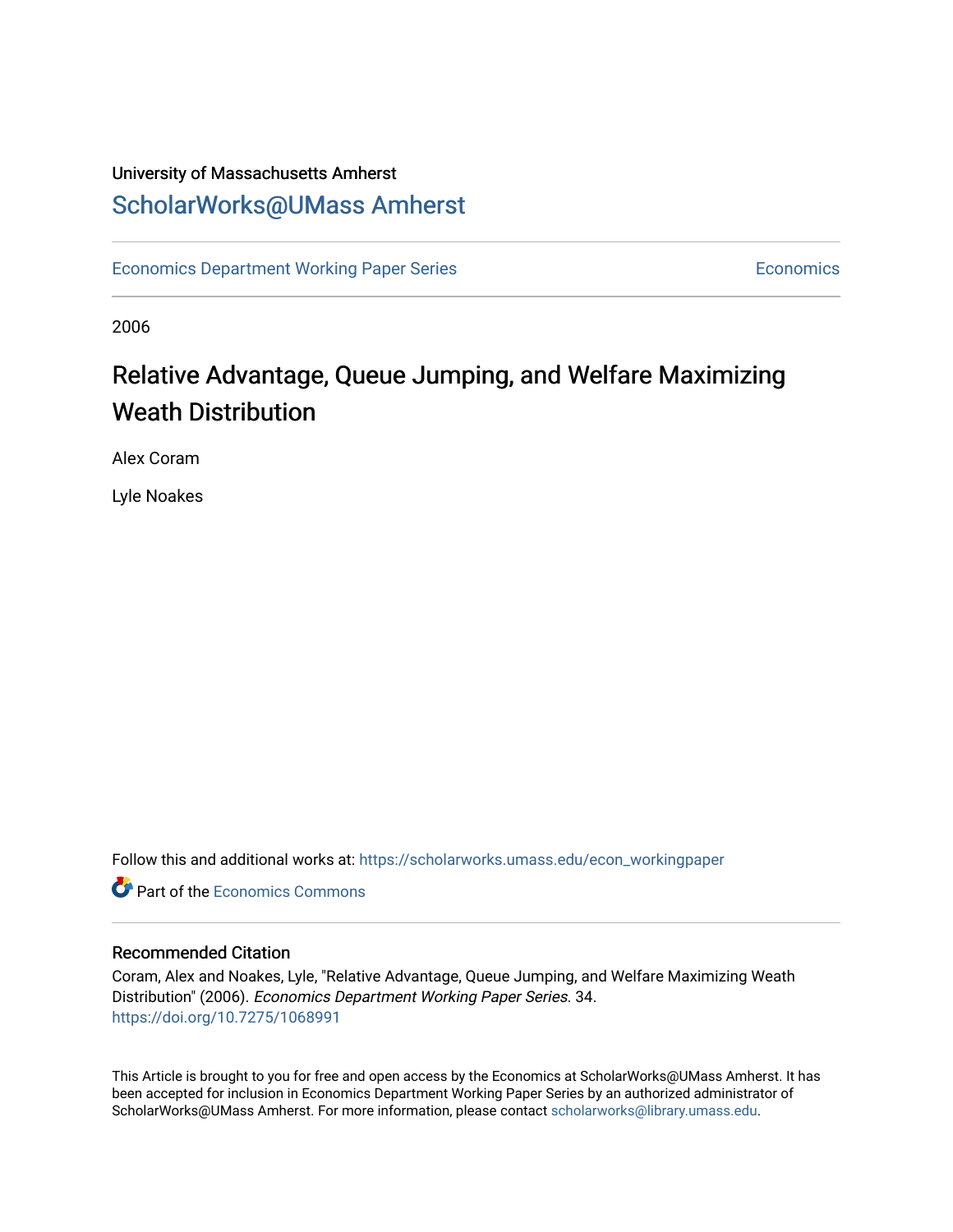# **DEPARTMENT OF ECONOMICS**

# **Working Paper**

**Relative advantage, queue jumping, and welfare maximizing wealth distribution** 

by

Alex Coram and Lyle Noakes

Working Paper 2006-08



## **UNIVERSITY OF MASSACHUSETTS AMHERST**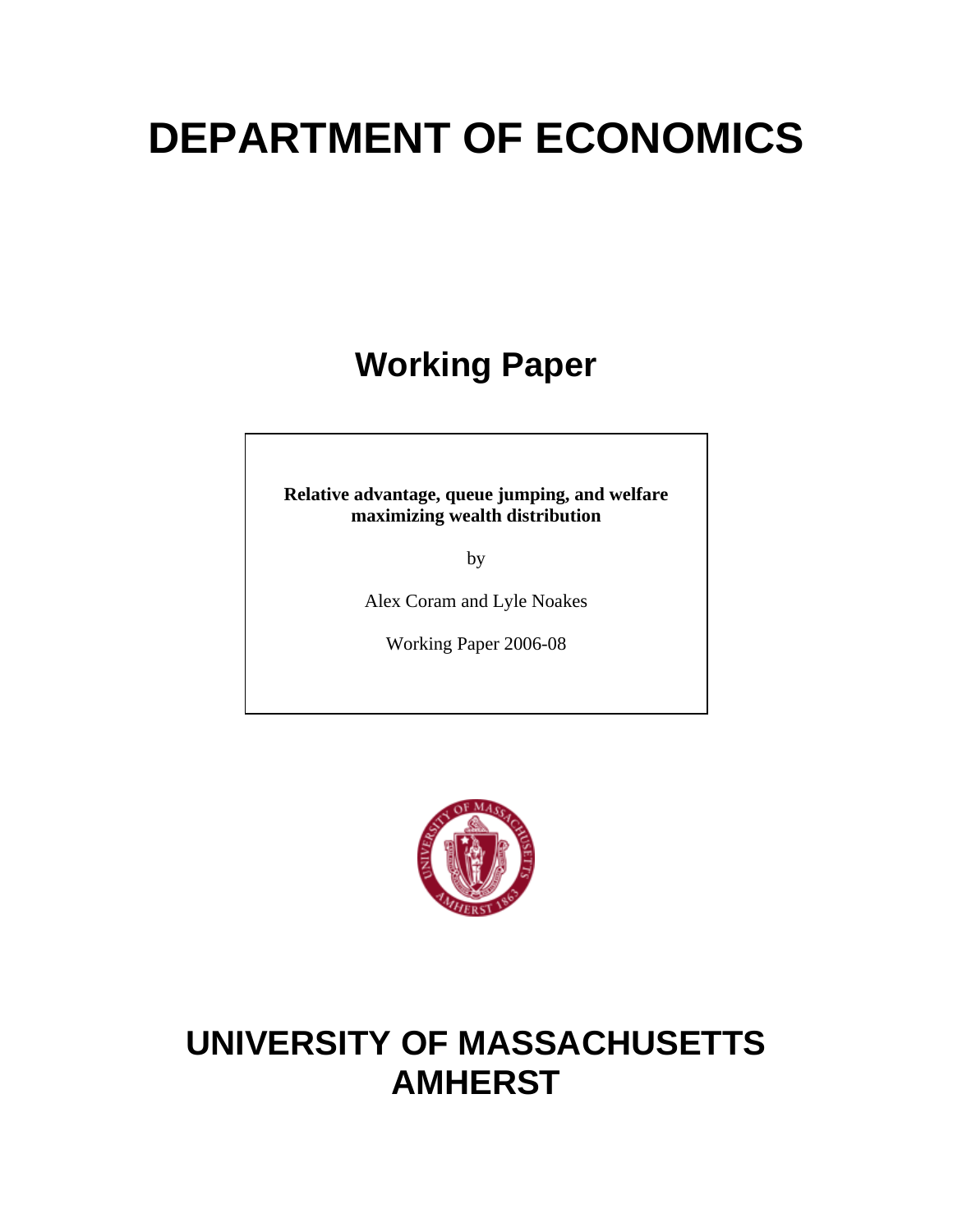### Relative advantage, queue jumping, and welfare maximizing wealth distribution

#### Abstract

Suppose individuals get utilities from the total amount of wealth they hold and from their wealth relative to those immediately below them. This paper studies the distribution of wealth that maximizes an additive welfare function made up of these utilities. It interprets wealth distribution in a control theory framework to show that the welfare maximizing distribution may have unexpected properties. In some circumstances it requires that inequality be maximized at the poorest and richest ends of the distribution. In other circumstances it requires that all wealth be given to a single individual.

Key words: wealth distribution, positional goods, status, inequality, relative advantage.

JEL classification: C61, D60

Alex Coram, Robert Gordon University and the University of Western Australia Lyle Noakes, The University of Western Australia. e-mail a.b.t.coram@rgu.ac.uk.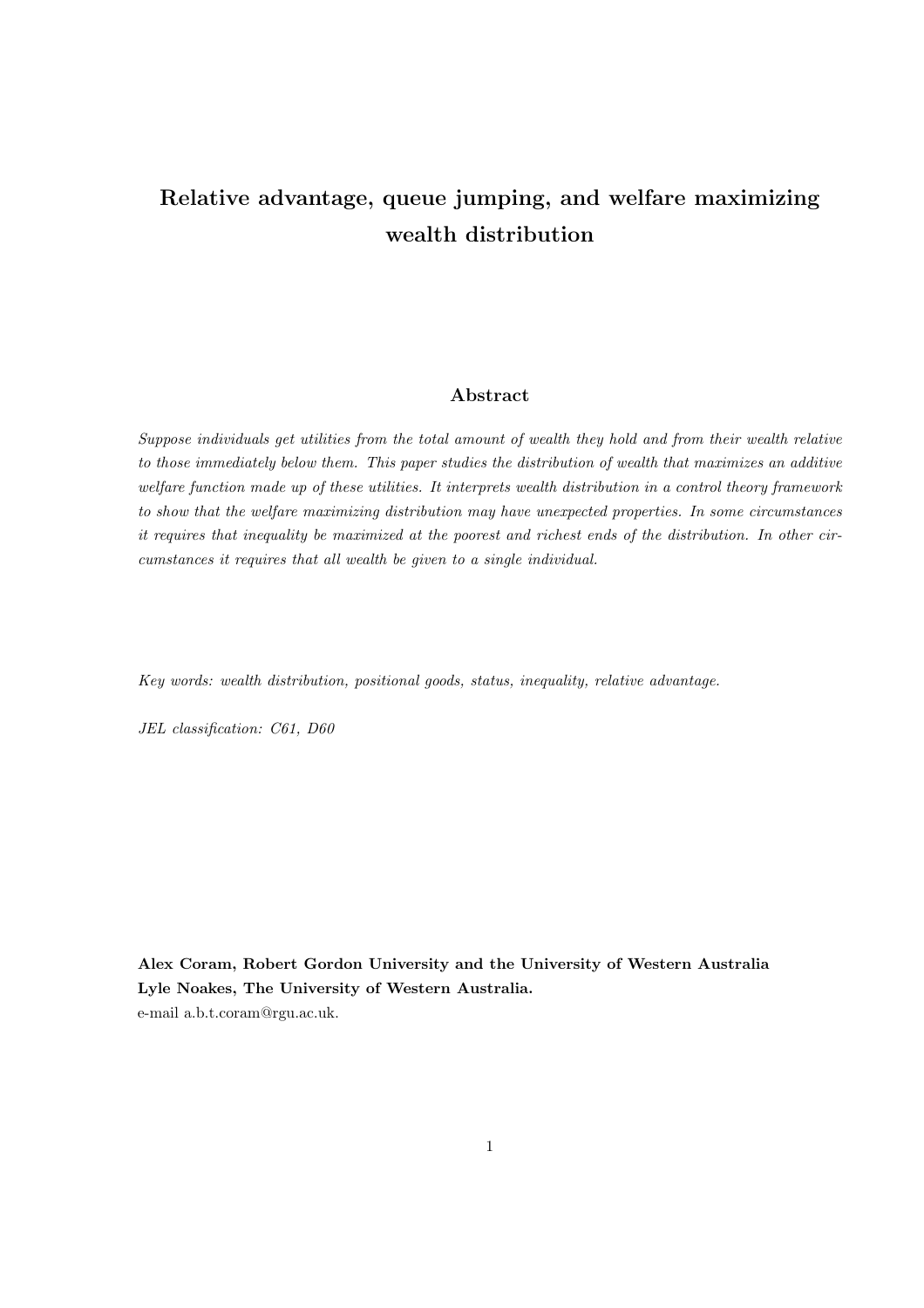### Relative advantage, queue jumping, and welfare maximizing wealth distribution

### 1 Introduction

Social scientists often study the question of the optimal distribution of wealth in terms of an aggregate welfare function in which individuals derive satisfaction from their own holdings of wealth independently of the holdings of others. There is an increasing body of literature, particularly that concerned with happiness and feelings of well being, that argues it is a mistake to construct models on the assumption that the utilities, or satisfaction, of individuals are completely independent. It has been argued, for example, that the satisfaction individuals derive from things like wealth, income and what they purchase may depend on relative rather than absolute holdings. This paper explores some implications of this argument.

The argument that satisfaction is relative has been made by Marx and Keynes among others and was developed at length by Veblen [7] and, more recently by Hirsch [3]. Frey and Stutzer find, for example, that there is little correlation between happiness and increases in absolute income and that 'it is not the absolute level of income that matters most, but rather one's position relative to other people' ([2], 9). Easterling [1] argues that happiness increases with relative income but not with absolute income. The same argument has been made for the satisfaction derived from the consumption of positional goods like housing, education and luxury cars. Since happiness is relative to the holdings of others it is also possible, of course, that a poorer person could get greater total happiness than a richer person, in some circumstances. This seems to be one of the points that the 'wealth does not buy happiness' argument is attempting to make. What happens if we try to build some notion of relative satisfaction into our wealth distribution models? What sort of distribution would maximize welfare? In what way would the well known distribution with independent utilities change?

The first question that might be asked about the argument that the satisfaction from wealth is relative to the holdings of others is, relative to whose holdings? Frey and Stutzer give evidence to show that the reference group is people with the same labour market characteristics and that the better this group is doing relatively to an individual, the less happy this individual becomes  $(2)$ , p.9). One interesting possible explanation is that, although people may look up and feel envious, they also look down and wish to retain their traditional privileges and position. Individuals may care more about how much better they are doing relative to those immediately below than they care how they are doing relative to those above. There are a number of plausible reasons for this. Hirsh, for example, sees the problem of relative satisfaction in terms of the conditions of use. The greater the number of people who have access to some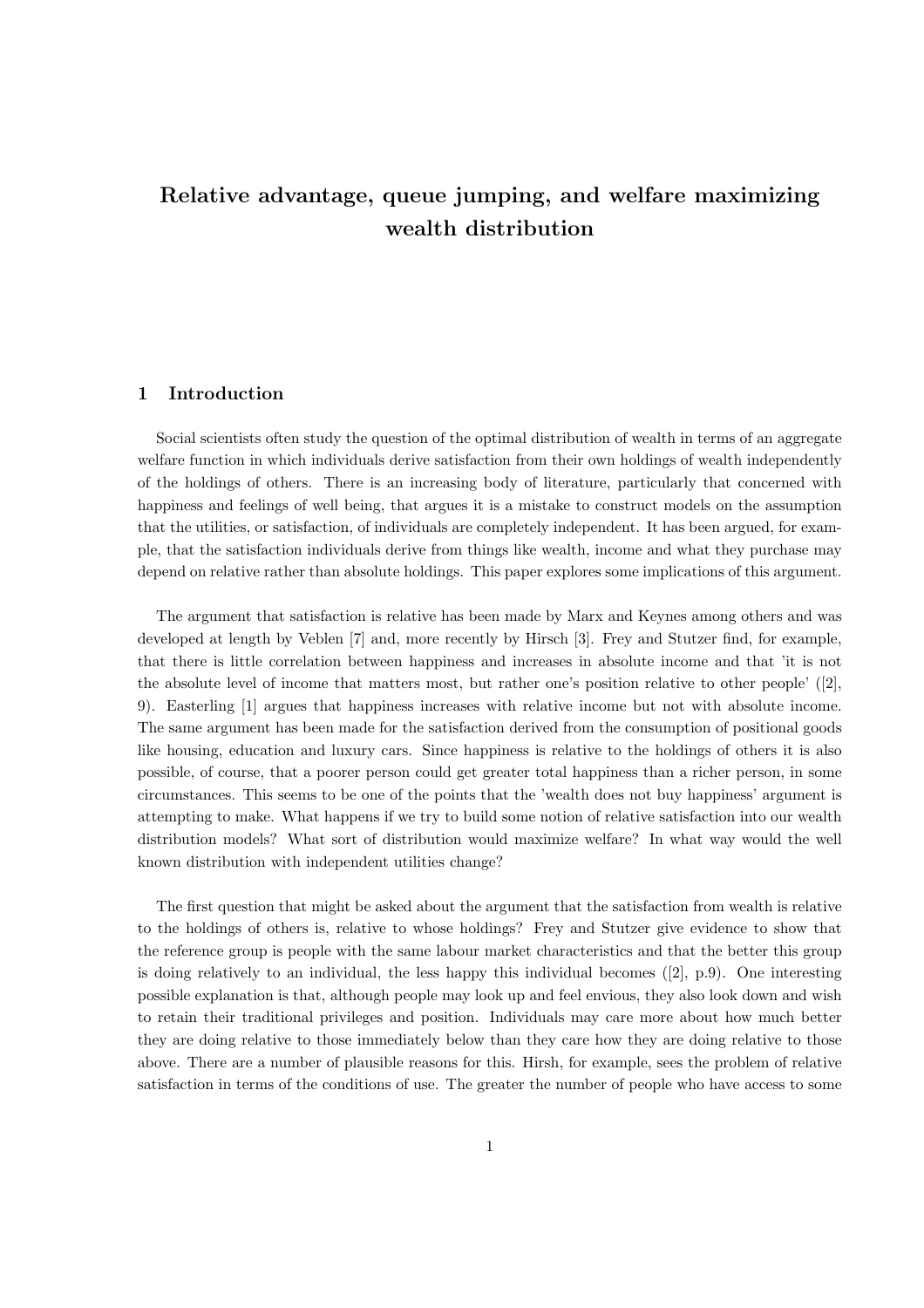goods the less the satisfaction there is from consuming them  $(3, p.2)$ . He says that it is the ability of an individual to improve its position by moving to a higher place in the queue that counts ([3], p.7). This is persuasive. It may also be the case, however, that individuals are even more worried about retaining the advantage they already have in access to positional goods like housing, travel and prestigious items of consumption. This advantage may be defined, or at least most felt, in comparison to their immediate reference group. That is, individuals may want to feel that their status and advantage, compared to their group is secure. As an extension of this, they may get more pain from slipping down the scale relative to those who have been below than they get from an improvement in the position of those who have been traditionally better-off. Unlike envy, which depends on wanting what others have, this is a desire not to lose what one already has, in a relative sense.<sup>1</sup> In other words if not being able to move up in the queue is bad, having someone push in front may be even worse.

In order to capture the notion that individuals are concerned with maintaining status and offsetting insecurity in this manner it will be assumed that the difference between the wealth they hold relative to those below them is more important than the amount they hold relative to those above them. This means that for a fixed amount of wealth the utility of an individual will decrease as the distance between its wealth and those immediately below decreases. This might be thought of as a neighbourhood affect. As more individuals move into the wealth neighbourhood from below the greater becomes the competition for scarce goods. This is not exactly the same as someone pushing in front in the queue but the outcome will be similar. Its utility will also decrease as those immediately above move further away. It is assumed, however that the loss of security from having its neighbourhood crowded from below is greater than the loss of aspirations resulting from an increase in the relative wealth of those who are better off. In this respect concerns about security are more important than aspirations.

It should be noted that these effects only occur in the immediate neighbourhood of an individual's position. It is not assumed that the individuals have a preference for inequality or wish to be globally better off than everyone else. What they are driven by is a sense of seeking local security.<sup>2</sup>

The specific purpose of this paper is to attempt to understand some of the consequences of this neighbourhood effect for the distribution of wealth. In order to do this we explore the distribution that would be chosen by a welfare maximizing despot.

We want to study this question in the most straightforward manner possible in order to highlight the effect of these assumptions about utilities on distribution. To this end we assume that the welfare function is additive and that the only constraint is that it should respect a smoothness condition that prevents arbitrary jumps between individuals.

Among the most interesting findings of the study is that a desire for relative wealth may require a distribution that maximizes inequality at the bottom and the top end of wealth holdings. Although an inegalitarian outcome is not a surprise, this particular pattern is not what might be expected. It is also found that, under less plausible but also fairly mild assumptions, the smoothness condition cannot be met at all and the optimal distribution requires all wealth to be given to one individual.

<sup>&</sup>lt;sup>1</sup>See [6] p.239-46 for a discussion of envy. Not wanting to lose a position may be a less objectionable normative claim than one based on envy.

 $2$ This idea is similar in spirit to Schelling's work on micro-motives [4].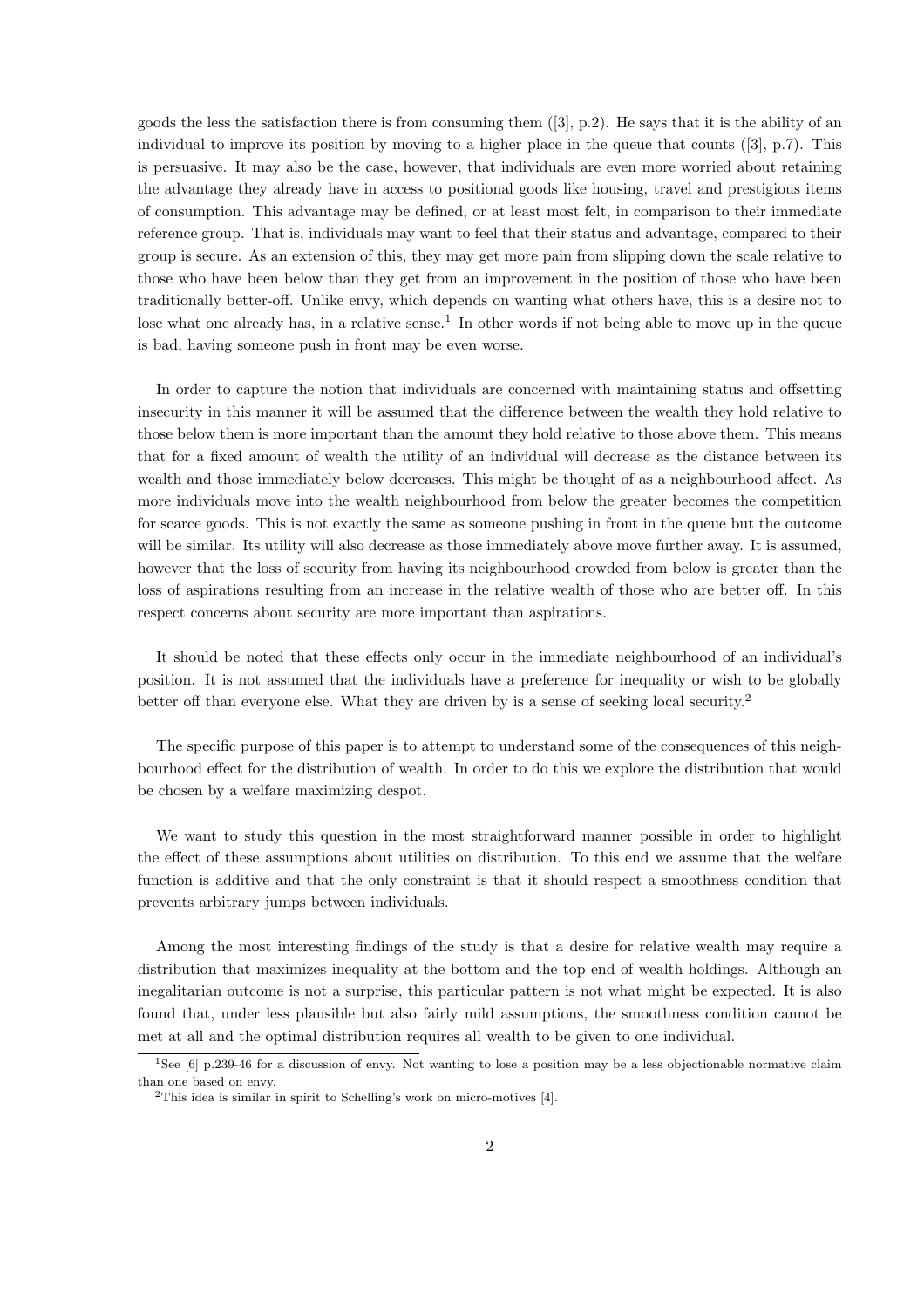We set out the paper as follows. The model is developed in  $\S 2$ . The main theory is presented in  $\S 3$ . In §4 we briefly discuss the results.

### 2 The distribution problem

Suppose a benevolent despot wishes to distribute a fixed amount of wealth among a large number of individuals in order to maximize an additive welfare function. The distribution is anonymous in the sense that the despot does not discriminate between individuals. The despot would also like this distribution to satisfy some ideal smoothness condition that limits the rate of change in wealth holding across individuals. The motivation for this condition depends on intuitions we might have about treatment of individuals. These are that abrupt changes between individuals seem to be arbitrary, in some sense. If an unequal distribution is required it should, ideally, respect individuals by not making a jump between those that are adjacent in the distribution. Such a jump would seem to introduce an extreme inegalitarianism that, somehow, treats similar cases in a different manner. This smoothness condition is specified more precisely below. It is an ideal constraint in the sense that it will be met if possible, but it can be violated if this is necessary to make an optimal distribution.

The utility function for each individual depends on the amount of wealth it holds and the distance from those above and below in the immediate neighbourhood. It is assumed that utility increases with an increase in the distance between the wealth holdings of an individual and those in the neighbourhood below and also with a decrease in the distance from those in the neighbourhood above. To get some intuition on this we might imagine, for example, that there is a pre-existing distribution and that utility will decrease for individuals if those immediately below begin to catch up.

The way in which utility changes as differences in wealth between an individual and those in a near neighbourhood change might be thought of in the context of a large number of individuals in terms of the rate of change of wealth in a neighbourhood. This means that the faster the rate of change from those below the higher the utility. Peter Skott has pointed out that this means a poorer person could get more utility than a richer person in some circumstances.<sup>3</sup> A similar situation occurs in any model that constructs a utility function with wealth and relative position as separate arguments. Although this could possibly be avoided by a more complicated model it is taken here as reflecting the logic of the position, mentioned in the previous section, that wealth is not the only determinant of happiness. If this outcome were to be seen as unreasonable the argument would have to be modified to say that a poorer person could never be happier than a richer person. This seems to be inconsistent with what we are trying to capture.

The model is constructed by representing each individual as a point  $\frac{i}{n+1}$  in  $(0, 1)$ , where  $i \in \{1, ..., n\}$ . Individuals are placed in sequence in increasing order of wealth and the wealth given to the individual at point  $\frac{i}{n+1}$  is  $\tilde{x}(\frac{i}{n+1})$ . Let  $x(t)$  be a piecewise-continuously differentiable function interpolating  $\tilde{x}(\frac{i}{n+1})$ .

The utility that the individual at  $t = \frac{i}{n+1}$  gets from wealth, without reference to relative holdings, is

<sup>3</sup>Private correspondence with one of the authors.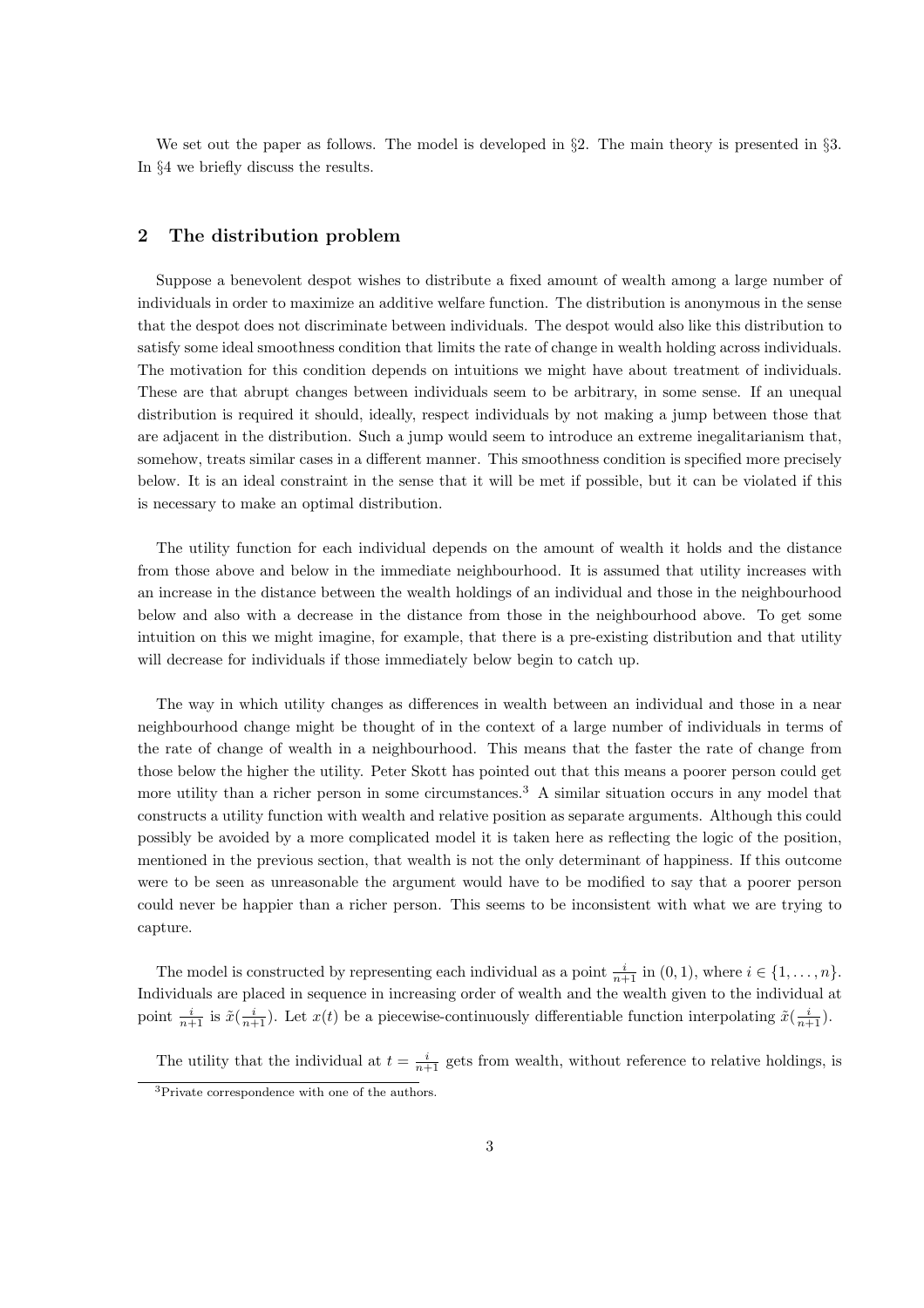$f(x(t))$  where  $f : \mathbb{R} \to \mathbb{R}$  is twice continuously differentiable. Assume that  $\frac{df}{dx} > 0$  everywhere and either  $\frac{d^2f}{dx^2}$  < 0 everywhere, or  $\frac{d^2f}{dx^2}$  = 0 everywhere.

The utility that the individual at  $t = \frac{i}{n+1}$  gets from the rate at which wealth holding changes, relative to those below, is written  $\delta(x(t)) \equiv (n+1)(x(\frac{i}{n+1}) - x(\frac{i-1}{n+1}))$ . In order to account for the way in which utilities change with different rates of change in wealth, the utility function is written  $\bar{b}(\delta(x(t)))^a$  where  $a, \bar{b} > 0$ . The exponent a determines the marginal value to the individual at t of changes in the rate of increase of wealth. For  $a < 1$  there are declining marginal returns and for  $a > 1$  there are increasing marginal returns. There will be an analogous expression for the change in utility as the rate of change in wealth relative to those above alters. This is written  $\bar{c}(\delta(x(t)))^a$ 

Since the despot is maximizing an additive welfare function, we can treat the problem as that of maximizing the Riemann sum of  $f(x(t)) + \overline{b}(\delta(x(t)))^a - \overline{c}(\delta(x(t)))^a$ , evaluated at  $t = \frac{i}{n+1}$ , over [0, 1] with a partition  $\kappa = \kappa_1, \ldots \kappa_n$  where  $\kappa_i = \left(\frac{2i-1}{2(n+1)}, \frac{2i+1}{2(n+1)}\right)$ . This sum is written  $R_0^1 = \sum_{i=1}^{i=n} (f(x(\frac{i}{n+1})) +$  $b(\delta(x(\frac{i}{n+1}))^a)\kappa_i$  where  $b=\bar{b}-\bar{c}$  and  $b>0$ . For n sufficiently large, we can make sup  $\int_0^1(f(x(t)) +$  $b(\frac{dx(t)}{dt})^a)dt - R_0^1$  as small as we wish.

Then the despot's problem is that of distributing wealth to maximize

$$
J = \int_0^1 (f(x(t)) + b\dot{x}(t)^a)dt
$$
 (1)

subject to

$$
\int_0^1 x(t)dt = 1\tag{2}
$$

where  $(2)$  captures the assumption that wealth is fixed.

In order to meet the ideal smoothness constraint on the level of permissible inequality the rate of change in wealth distribution is restricted to give

$$
0 \le \dot{x}(t) \le m \tag{3}
$$

for some  $m > 0$  and all t. The initial level of wealth  $x(0)$  is to be determined. With constraints (2) and (3) given we want to focus on the properties of the distribution and do not prohibit negative wealth.

Note that the properties of the optimum distribution are not at all obvious. It might be instructive to try and guess the nature of the distribution on the basis of (1), (2), and (3). Would the problem actually have a solution? Would it be a convex or concave curve? Would it increase the wealth for the poorest individual as quickly as possible and then give an egalitarian distribution? Would it leave a group of individuals at zero and accelerate wealth for the rest as quickly as possible?

#### 3 The main theorem and optimal distribution.

The main results are set out in Theorem 1 for different possibilities on the utility function for wealth and the value of the exponent a. Of these the most interesting is for the case where marginal returns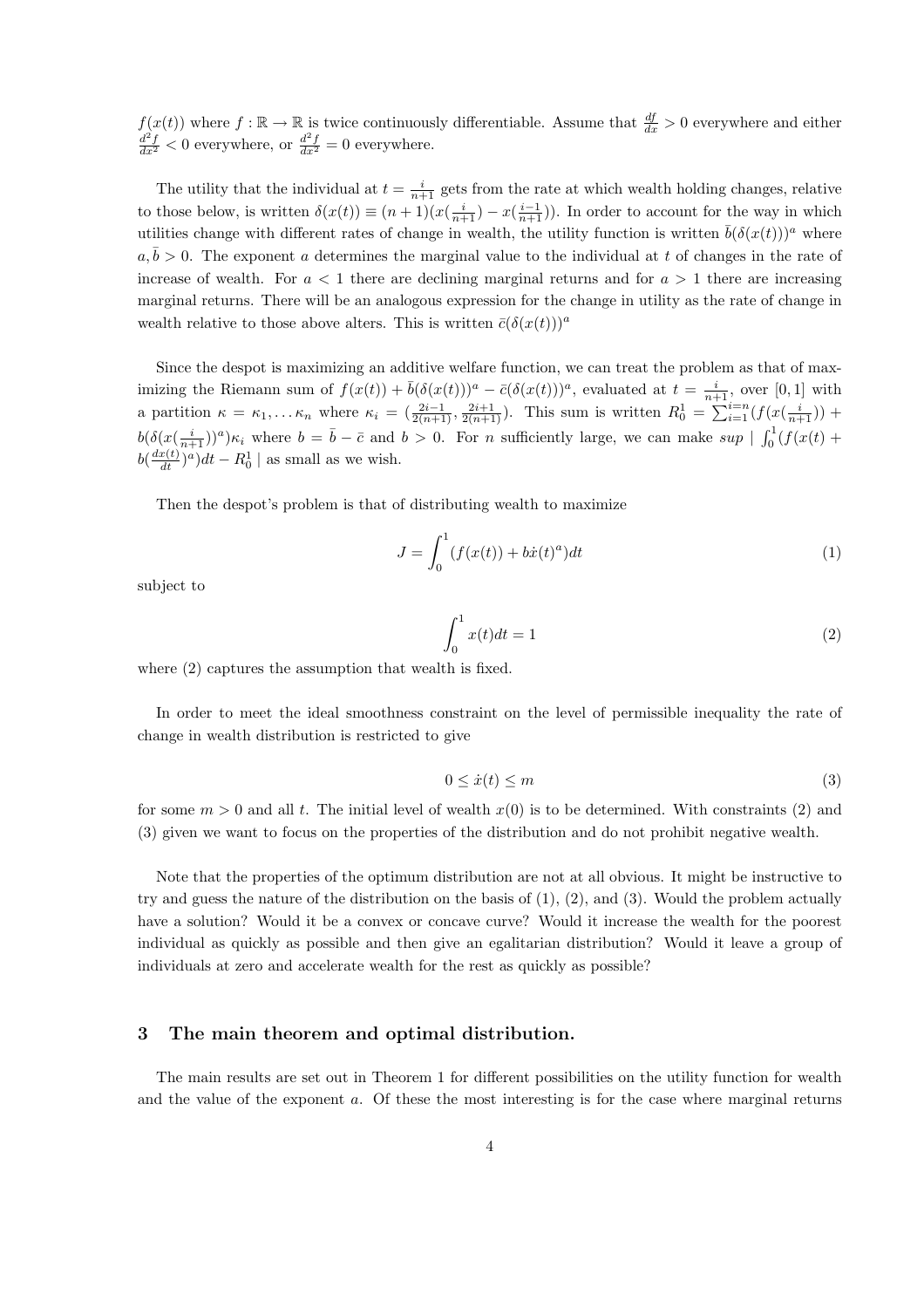to wealth are declining and  $a < 1$ . When  $a < 1$  the utility individuals get from the rate of change in wealth in their neighbourhood is declining and this means that as the distance between their wealth and those immediately below increases the utility they get from this becomes less. This is consistent with the interpretation of this rate of change as a proxy for security. In this case wealth is either distributed at a maximum rate across all individuals, or for some values of  $a$  and  $b$ , wealth is distributed to maximize inequality at the bottom and the top end of the wealth distribution. This result is something of a surprise and difficult to explain intuitively. It is illustrated in fig. 1.

In the case where  $a > 1$  and utilities are increasing as the rate of change in the neighbourhood increases, the despot either distributes at the maximum rate across all individuals or there is no solution that maximizes welfare under the ideal constraint. In this case the despot distributes all wealth to one individual. This is something of a surprise since the marginal utility of wealth is declining. What is happening here is that small neighbourhood desires whereby everyone wants to be a little better off than those below produce an outcome where everybody is no better off than anyone else, with the exception of a single individual. In this sense the desire to be a little better off produces a form of distribution paradox.

Theorem 1 The optimal rate of distribution is: [a] for  $\frac{d^2f}{dx^2} = 0$  everywhere,  $\dot{x}(t) = m$  for all  $t \in [0, 1]$ ; [b] for  $\frac{d^2f}{dx^2} < 0$  everywhere and  $0 < a < 1$ , there exists an  $\alpha, \beta$  with  $0 < \alpha \leq \beta < 1$  such that  $\dot{x}(t) = m$ for all t in the intervals  $[0, \alpha) \cup (\beta, 1]$  and  $\dot{x}(t) < m$  for all t in the interval  $(\alpha, \beta)$ ; [c] for  $\frac{d^2f}{dx^2} < 0$  everywhere and  $a \ge 1$  either,  $\dot{x}(t) = m$  for all t, or  $\dot{x}(t) = 0$ , for all  $t \in [0, 1)$ .

In part [c] the last result means that there is no optimal distribution that satisfies (3) and the despot can do no better than give all wealth to one individual.



Figure 1. Example of optimal wealth distribution for  $a < 1$ .

**Proof.** The proof uses the Pontryagin maximum principle ([5] p.103 - 33) and in order to get the problem in an appropriate form begin by defining

$$
\dot{x}(t) = u(t)
$$

where  $u(t)$  is to be chosen to solve the problem (1) - (3).  $u(t)$  is required to be measurable, for example piecewise continuous, almost everywhere. To save notation the condition almost everywhere is taken as given in what follows. Now define a new variable  $w(t)$  such that

$$
\dot{w}(t) = x(t)
$$

with  $w(0) = 0$  and  $w(1) = 1$  in order to satisfy (2).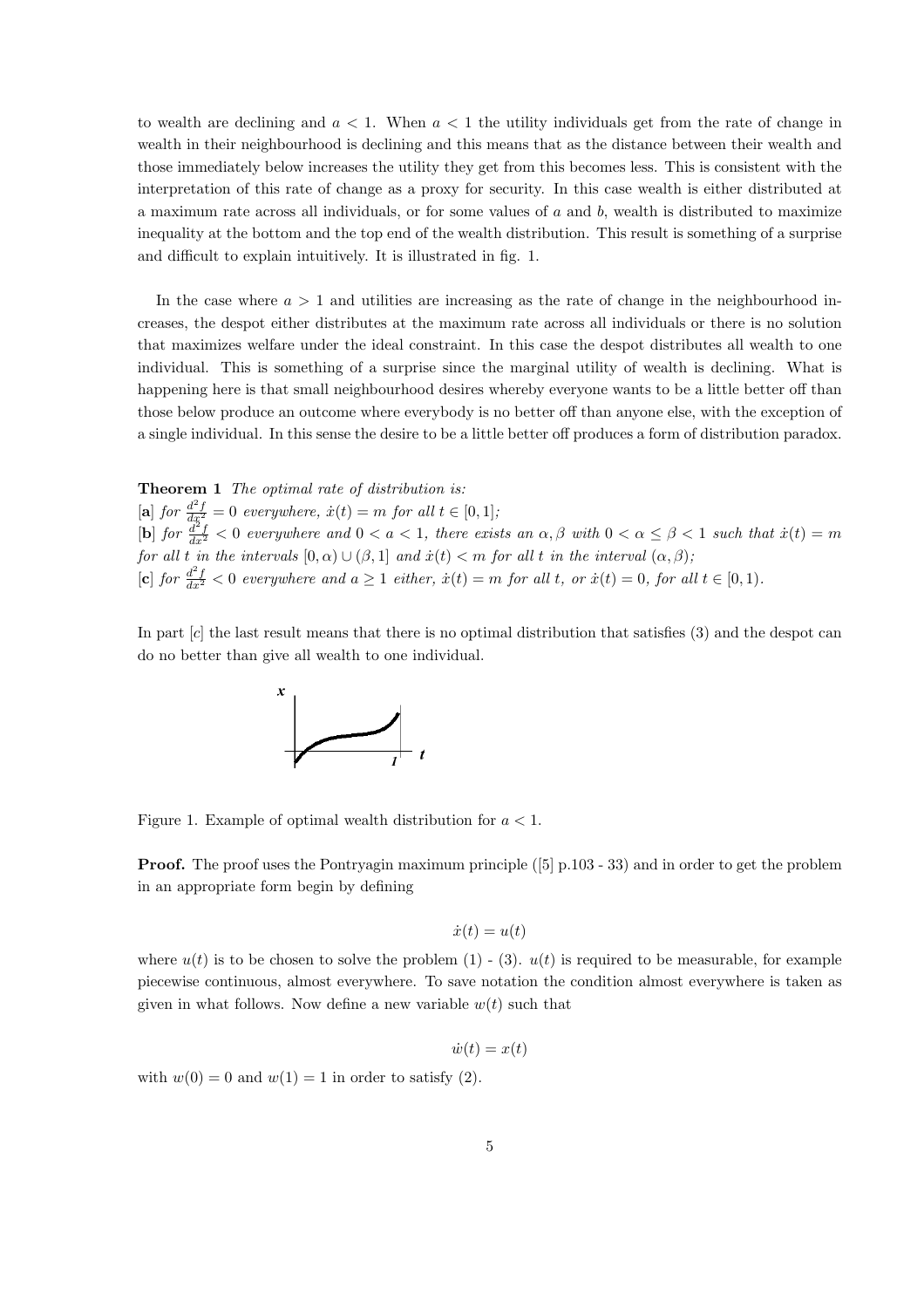From the Pontryagin principle, the necessary conditions for a measurable function  $u^*$  that solves  $(1)$  $(3)$  to exist are that  $u = u^*$  maximizes the Hamiltonian

$$
H = f(x(t)) + \frac{u(t)^a}{a} + \lambda(t)u(t) + \zeta(t)x(t)
$$
\n<sup>(4)</sup>

where b has been set at  $\frac{1}{a}$  to simplify the notation without any loss of generality and  $\lambda(t)$  and  $\zeta(t)$ , are continuous functions of t. In addition

$$
\dot{\lambda}(t) = -\frac{df}{dx}\mid_{x^*(t)} - \zeta(t) \tag{5}
$$

$$
\dot{\zeta}(t) = 0\tag{6}
$$

where  $x^*(t)$  is the optimal path. It is also necessary that the transversality conditions  $\lambda(0) = 0, \lambda(1) = 0$ be satisfied. Note that  $\zeta$  is constant for all t. Differentiating  $\dot{\lambda}(t)$  gives

$$
\ddot{\lambda}(t) = -\frac{d^2 f}{dx^2} \mid_{x^*(t)} \dot{x}^*(t) \ge 0 \tag{7}
$$

#### Remarks.

1. It follows from (7) and the transversality conditions that  $\lambda(t) \leq 0$  always.

2. Since f is continuous and  $\zeta$  is continuous  $\dot{\lambda}$  is continuous.

It is now necessary to consider the possibilities for  $f(x)$  and different values of a. In what follows the constraint (3) is assumed in force.

**Proof of** [a].  $\frac{d^2f}{dx^2}$  is identically 0. In this case the Hamiltonian gives  $\frac{\partial H}{\partial u} > 0$  for all  $u(t) > 0$  and all  $a > 0$  since  $\lambda(t) = 0$  for all t from (7). Hence  $u^*(t) = m$  for all  $a > 0$  and all  $t \in [0, 1]$ .

**Proof of** [b].  $\frac{d^2f}{dx^2} < 0$  for all x and  $0 < a < 1$ . In this case  $\frac{\partial H^2}{\partial u^2}$  < 0. Hence the necessary and sufficient condition for  $u(t)$  to maximize (4) is

$$
u^*(t) = \min\{m, (-\lambda(t))^{1/(a-1)}\}\tag{8}
$$

Note that  $(-\lambda(t))^{\frac{1}{(a-1)}} \to \infty$  as  $\lambda(t) \to 0$ . From the transversality conditions and the continuity of  $\dot{\lambda}(t)$ we have  $(-\lambda(t))^{\frac{1}{(a-1)}} > m$  in intervals  $[0, \alpha)$  and  $(\beta, 1]$  for some  $0 < \alpha \leq \beta < 1$  with  $\alpha$  sufficiently small and  $\beta$  sufficiently near 1. This is illustrated in fig. 2. Suppose that  $T \equiv \{t: (-\lambda(t))^\frac{1}{(a-1)} < m\} \neq \emptyset$  and define  $\alpha \equiv \inf T$  and  $\beta \equiv \sup T$ . We show that  $u^*(t) < m$  for  $t \in (\alpha, \beta)$  by assuming that  $u(t) = m$  for some  $t = t_k \in (\alpha, \beta)$  and arguing by contradiction. Since  $u(t) > 0$  for all  $t, \lambda(t)$  has a single turning point by (7), and this means that  $\sup T \leq t_k$ . This contradicts the definition of  $\beta$ . This means that either: (i).  $u^*(t) = m$  for all  $t \in [0, 1]$ 

$$
\quad \text{or} \quad
$$

(ii).  $u^*(t) = m$  for all  $t \in [0, c) \cup (d, 1]$  and  $u^*(t) < m$  for  $t \in (\alpha, \beta)$ .

**Proof of** [c].  $\frac{d^2f}{dx^2} < 0$  for all x and  $a \ge 1$ . The term to be maximized in (4) can be written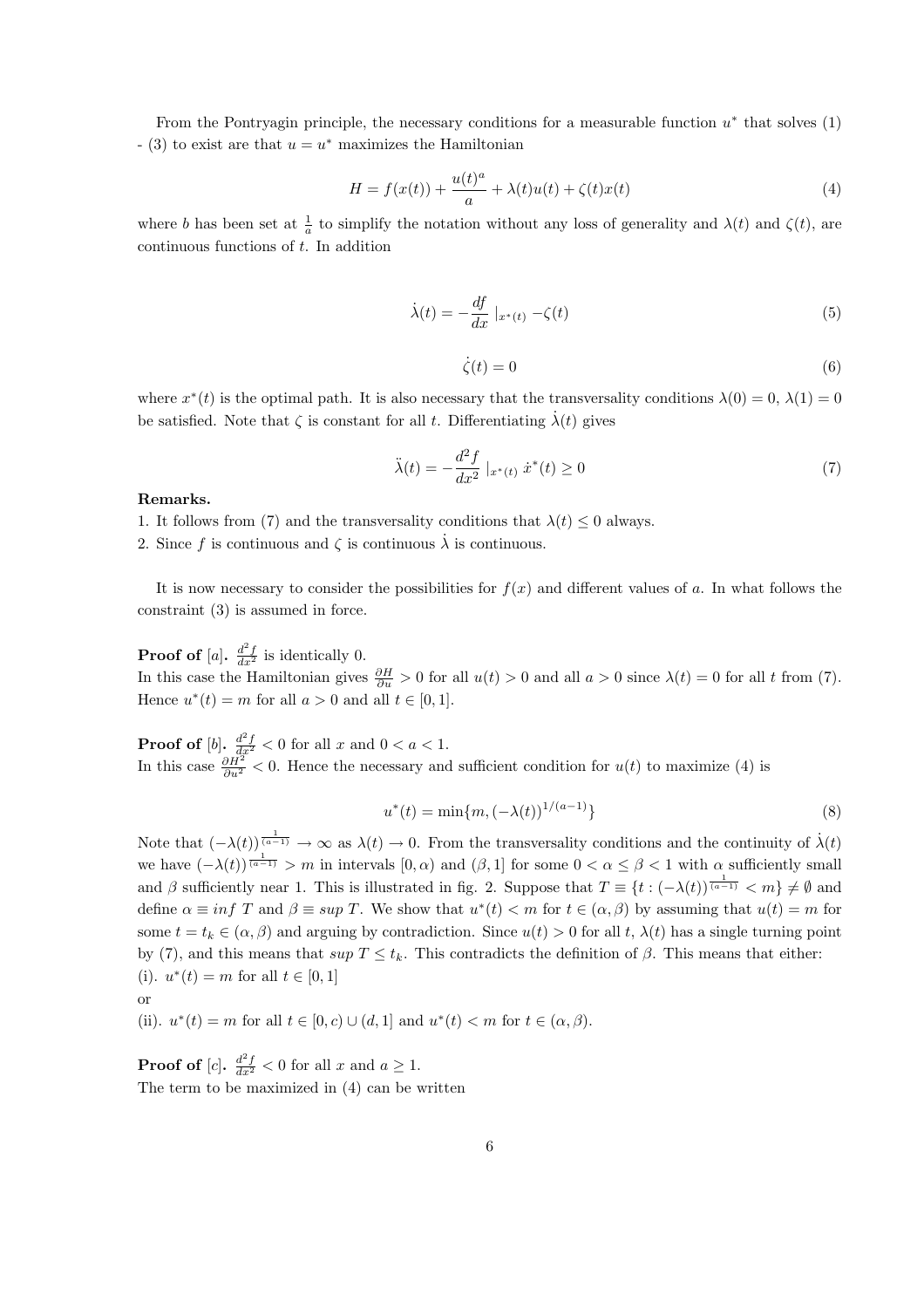$$
u(t)(\frac{u(t)^{a-1}}{a}+\lambda(t))
$$

and, since  $\frac{\partial^2 H}{\partial u^2} \ge 0$ , the necessary and sufficient condition for  $u = u^*$  to maximize (4) is

$$
u^*(t) = \begin{array}{ll}\nm & \text{for} & \lambda(t) > -p \\
0 & \text{for} & \lambda(t) < -p\n\end{array} \tag{9}
$$

where  $p = \frac{m^{a-1}}{a}$ .



Figure 2. Examples of  $\varpi = (-\lambda(t))^{\frac{1}{(a-1)}}$ 

From the transversality conditions and the continuity of  $\lambda(t)$  we have  $\lambda(t) > -p$  for  $t \in [0, r) \cup (s, 1]$  for  $0 < r \leq s < 1$  and r sufficiently small and s sufficiently close to 1. Hence there are two possibilities:

1.  $\lambda(t) > -p$  for all t. Then  $u^*(t) = m$  for all  $t \in [0, 1]$ .

2.  $\lambda(t) \leq -p$  for some  $0 < t < 1$ .

Then  $M \equiv \{t : \lambda(t) \leq -p\} \neq \emptyset$ . Set  $r \equiv \inf M$  and note that, since  $\lim_{t \to r^-} \lambda(t) \geq -p$ , we have  $\lambda(r) = -p$ . From (9)  $u^*(t) = m$  in [0, r), if there is a solution that satisfies (3). We want to show that  $\lambda < 0$  in  $[0, r)$ . Since  $\lambda(0) = 0$  and  $\lambda(r) = -p$ , and  $\lambda(t) > 0$  for all  $t < r$  this will be true if there no turning point in  $[0, r)$ . Suppose there is a turning point at  $t_q < r$ . Since the turning point is unique in [0, r),  $\lambda(t_k) > 0$  whenever  $t_q < t_k < r$ . Since  $\lambda(t_q) > -p$ ,  $\lambda(t_k) > -p$  and  $\lambda(r) > -p$ . This contradicts  $\lambda(r) = -p$ . This gives us two cases to consider:

2.i.  $\dot{\lambda}(r) = 0$ .

The aim here is to show that  $u^*(t) = m$ , for all t, by comparing values of H. Start by supposing  $\lambda(t) > -p$ for  $t \in (r, r + \epsilon)$  for some small  $\epsilon > 0$ . Then  $u^*(t) = m$ . This means that the value of the Hamiltonian at  $r + \delta$  for any  $0 < \delta \leq \epsilon$  is

$$
\varphi = f(x(r+\delta)) + m(p+\lambda(r+\delta)) + \zeta x(r+\delta)
$$

where  $x(r + \delta)$ ) >  $x(r)$  and  $p + \lambda(r + \delta)$  > 0.

Suppose now  $\lambda(t) < -p$  for  $t \in (r, r + \epsilon)$  where  $\epsilon > 0$ . Then  $u^*(t) = 0$ . This means that  $\dot{x} = 0$  for all  $t \in (r, r + \epsilon)$  and the value of the Hamiltonian is

$$
\tilde{\varphi} = f(x(r)) + \zeta x(r)
$$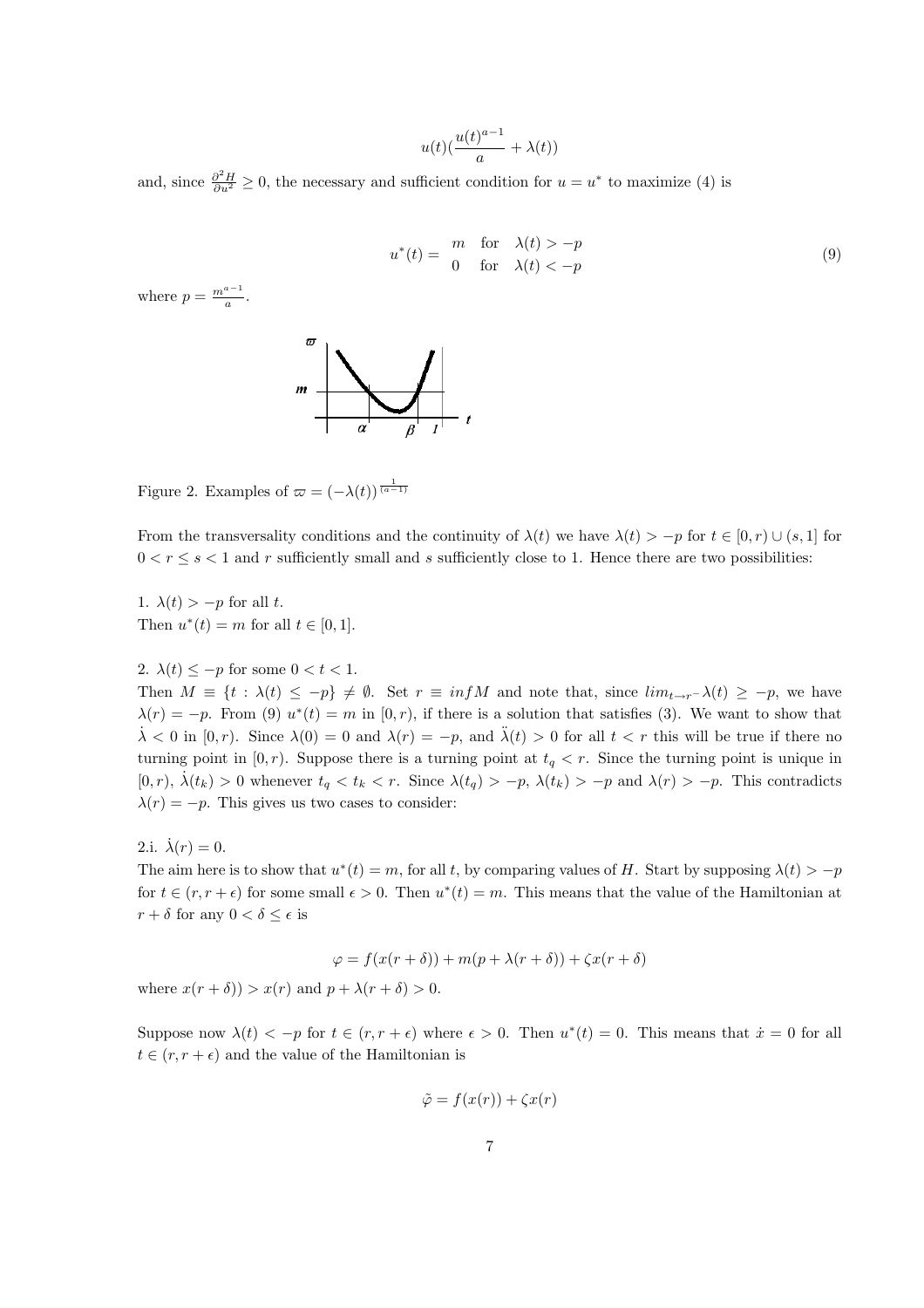From (6)  $\zeta$  is a constant. Since  $x(r+\delta) > x(r)$  and  $df/dx > 0$ , we have  $\varphi > \tilde{\varphi}$ . Therefore  $u(t) = m$ maximizes (4) for all  $t \in (r, r + \epsilon)$ , which is a contradiction.

Now consider  $t > r + \epsilon$ . The fact that  $\lambda(t) > 0$  for all  $t \in (r, r + \epsilon)$  means that  $\lambda(r + \epsilon) > \lambda(r) = -p$ . Because  $\lambda(t) \geq 0$  from (7), and r is the unique turning point,  $\lambda(t) > 0$  for all  $t > r + \epsilon$ . Hence  $\lambda(t) > -p$ for all  $t > r + \epsilon$ . It follows that  $u(t) = m$  for all  $t \in (r + \epsilon, 1]$ . Hence  $u^*(t) = m$  for all  $t > r$ .

2.ii.  $\lambda(r) < 0$ .

In this case we show that there is no solution that satisfies the transversality conditions. Since  $\lambda(r) < 0$ , for some  $\epsilon > 0$ ,  $\dot{\lambda}(t) < 0$  for  $t \in [r, r + \epsilon)$  so  $W \equiv \{q > r : \dot{\lambda}(t) < 0$  for all  $t \in [r, q)\} \neq \emptyset$ . The mean value theorem gives  $\dot{\lambda}(s) - \dot{\lambda}(r) = \ddot{\lambda}(\tilde{t})(s - r)$  for some  $r < t_k < s$ . Since  $s = \sup W, \dot{\lambda}(t) < 0$  for all  $t \in [r, s)$  and  $\lambda(t_k) < \lambda(r) = -p$ . Therefore  $u(t) = 0$  and  $\ddot{\lambda}(t) = 0$  for all  $t \in [r, s)$ . Hence  $\dot{\lambda}(s) - \dot{\lambda}(r) = 0$ and  $\lambda(s) < 0$ . So  $\lambda(q) < 0$  for  $q \in [s, s + \bar{\epsilon})$  for some  $\bar{\epsilon} > 0$ , hence for all  $q \in [r, s + \bar{\epsilon})$ . Therefore  $s = \sup W \geq s + \bar{\epsilon} > s$  and this contradiction proves  $s = 1$ . This means  $\dot{\lambda}(t) \leq 0$  for all  $t \in [r, 1)$  and, since  $\lambda(r) = -p$  we must have  $\lambda(1) \leq -p$ . This contradicts  $\lambda(1) = 0$ .

For the case where there is no measurable u that satisfies (3), consider  $J = \int_0^1 f(x(t))dt + \int_0^1 f(x(t))dt$  $\dot{x}(t)^a$  $\frac{dy}{a}dt$ . Observe that, for  $a \ge 1$  and  $\dot{x} > K$  sufficiently large, we have  $\int_0^1$  $\dot{x}(t)^a$  $\frac{f^{(t)}}{a}dt \geq \int_0^1 \dot{x}(t)dt = x(1) - x(0)$ . Since  $f(0) = 0$ , J can be made arbitrarily large by setting  $x(0) = 0$  and  $\dot{x} > K$  arbitrarily large to give  $x(1)$ arbitrarily large. Consider the control

$$
u(t) = \begin{array}{cc} 0 & \text{for} \quad t \in [0, 1 - \epsilon) \\ k & \text{for} \quad t \in (1 - \epsilon, 1] \end{array} \tag{10}
$$

where  $\epsilon > 0$  and  $k > K$ . For  $a = 1$  we must have  $\epsilon k = 1$  in order to meet (2) and we can consider k as an implicit function of  $\epsilon$ . Because  $\epsilon$  is not bounded away from 0, and  $\frac{dk(\epsilon)}{d\epsilon} < 0$ , there is no upper bound for k. This means that there is no measurable  $u(t)$  that maximizes (4) and the despot must violate (3) and give all wealth to the individual at 1.

#### 4 Conclusion.

This paper has attempted to explore some of the consequences of the idea that the happiness an individual gets from wealth is relative to the holdings of other individuals. In particular it has been assumed that individuals are mostly concerned with their security and status relative to those immediately below. This concern has been modelled in terms of rates of change in wealth in the neighbourhood of each individual.

It was shown that if the marginal utility of wealth is decreasing and the exponent  $a < 1$  there are some parameters for which the welfare maximizing distribution will have the property that the rate of change in inequality is maximized at the richest and poorest ends but tends to be egalitarian in the middle. This is the most interesting case since it has the most plausible story about the nature of individual utilities. It roughly give a profile in which there are some very poor, a flat middle, and some very rich.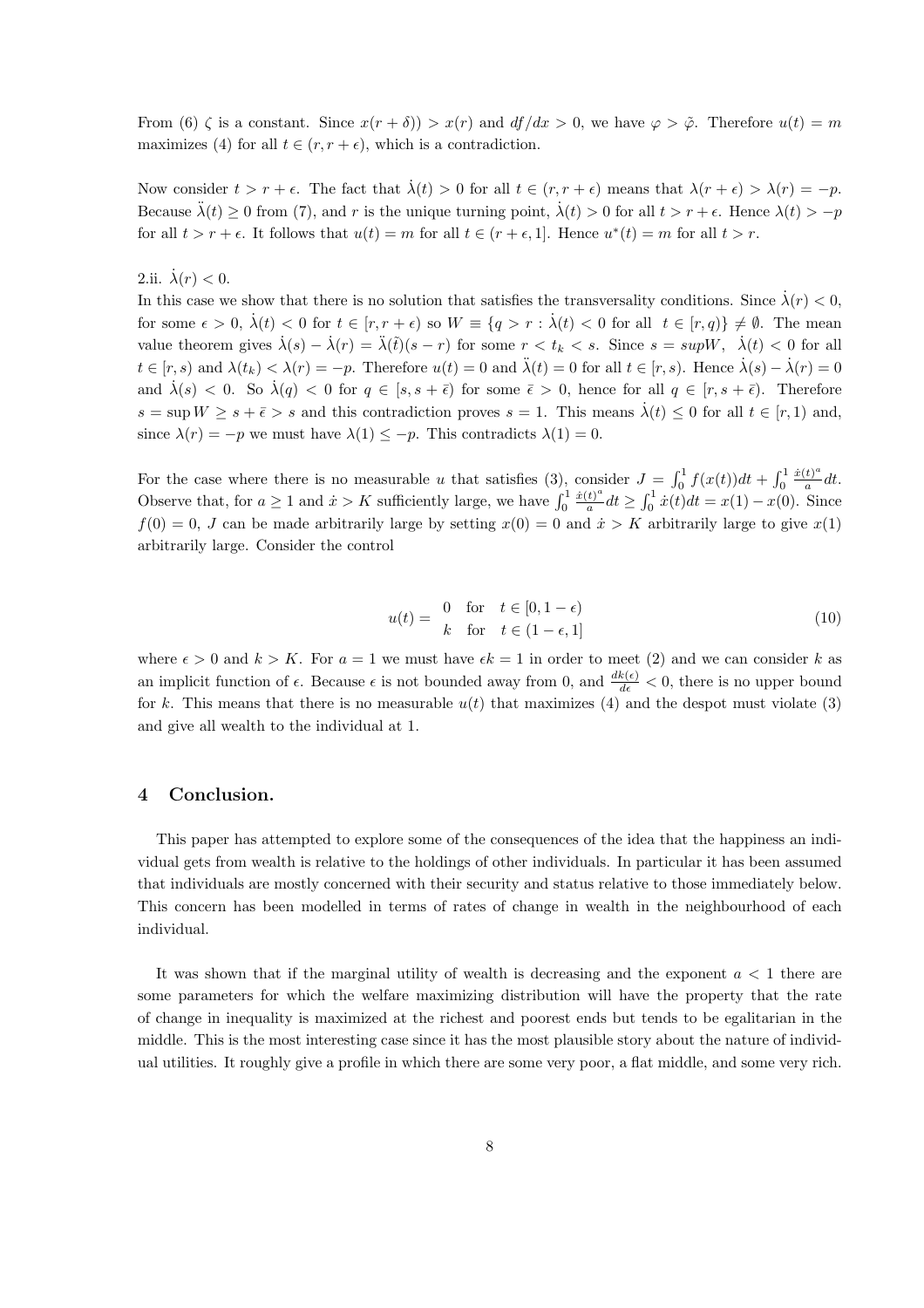In other cases it was shown that either the rate of change in wealth is at the maximum rate or all the wealth goes to a single individual. In the latter case we have a situation in which a desire amongst all to be slightly better-off locally may result in a situation where all, but one, individual is not to better-off in the optimal allocation. This might be thought ot as a paradox of individual desires and collective outcomes. it may also be pointing at some form of collective inconsistency in individual desires for inequality, no matter how local.

In order to highlight the effects of a desire to secure position relative to those below no attempt has been made to soften the analysis by introducing other factors. Nonetheless, to the extent that this desire exists, these findings may help explain why there has not been a stronger demand for wealth equalizing programmes in affluent societies.